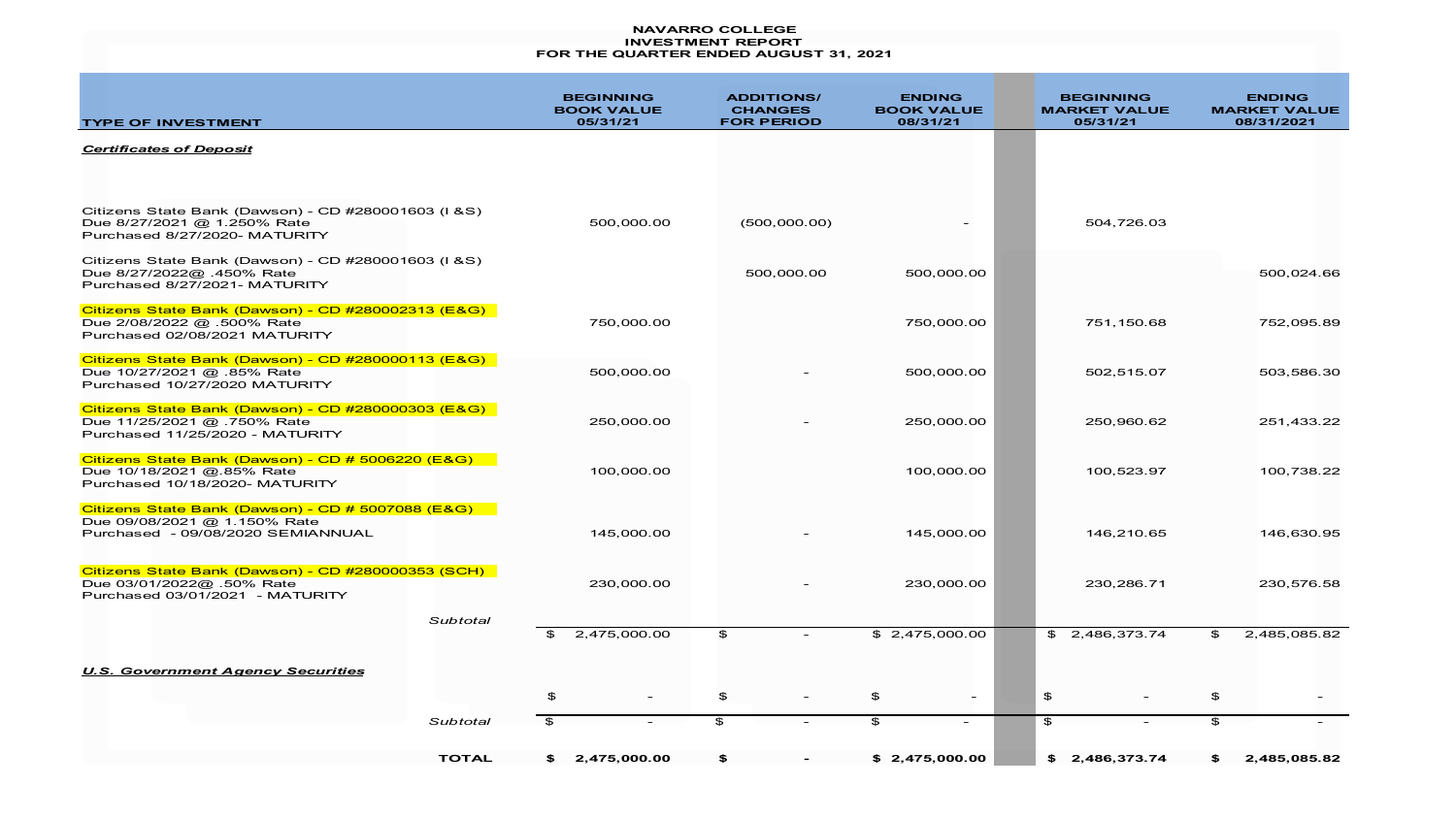### **NAVARRO COLLEGE INVESTMENT REPORT RECAP** FOR THE QUARTER ENDED AUGUST 31, 2021

#### **RECAP OF INVESTMENTS BY FUND**

| <b>TYPE OF INVESTMENT</b>                            |    | <b>ENDING</b><br><b>BOOK VALUE</b><br>8/31/21 | <b>Educational and</b><br><b>General Fund</b> | <b>Debt Service</b><br><b>Fund</b> | <b>Auxiliary</b><br><b>Fund</b> | Agency<br><b>Fund</b> | <b>Plant</b><br><b>Fund</b> | <b>Student</b><br><b>Financial</b><br><b>Aid Fund</b> |
|------------------------------------------------------|----|-----------------------------------------------|-----------------------------------------------|------------------------------------|---------------------------------|-----------------------|-----------------------------|-------------------------------------------------------|
|                                                      |    |                                               |                                               |                                    |                                 |                       |                             |                                                       |
| Citizens State Bank (Daw son) - CD #5007088          |    | 145,000.00                                    | 145,000.00                                    |                                    |                                 |                       |                             |                                                       |
| Citizens State Bank (Daw son) - CD #5006220          |    | 100,000.00                                    | 100,000.00                                    |                                    |                                 |                       |                             |                                                       |
| Citizens State Bank (Daw son) - CD# 280000303        |    | 250,000.00                                    | 250,000.00                                    |                                    |                                 |                       |                             |                                                       |
| Citizens State Bank (Daw son) - CD# 280000353        |    | 230,000.00                                    |                                               |                                    |                                 |                       |                             | 230,000.00                                            |
| Citizens State Bank (Daw son) - CD# 280002313        |    | 750,000.00                                    | 750,000.00                                    |                                    |                                 |                       |                             |                                                       |
| Citizens State Bank (Daw son) - CD# 280000313        |    | 500,000.00                                    | 500,000.00                                    |                                    |                                 |                       |                             |                                                       |
| Citizens State Bank (Daw son) - CD# 280001603        |    | 500,000.00                                    |                                               | 500,000.00                         |                                 |                       |                             |                                                       |
|                                                      | £. | 2,475,000.00 \$                               | 1,745,000.00 \$                               | 500,000.00 \$                      | $0.00$ \$                       | $0.00$ \$             | $0.00$ \$                   | 230,000.00                                            |
| August 31, 2021 Benchmark Rates:                     |    |                                               |                                               |                                    |                                 |                       |                             |                                                       |
| TexStar Local Government Investment Service          |    | 0.0100%                                       |                                               |                                    |                                 |                       |                             |                                                       |
| Rates and market values are from the August 31, 2021 |    |                                               |                                               |                                    |                                 |                       |                             |                                                       |
| The Wall Street Journal                              |    |                                               |                                               |                                    |                                 |                       |                             |                                                       |
| <b>Federal Funds Rate</b>                            |    | 0.1200%                                       |                                               |                                    |                                 |                       |                             |                                                       |
| Treasury Bill - 26 weeks                             |    | 0.1250%                                       |                                               |                                    |                                 |                       |                             |                                                       |

We, the investment officers of Navarro College District, swear that, to the best of our know ledge, this report displays Navarro College's investment portfolio as of August 31, 2021. We further swear that transactions involving this investment portfolio are in compliance with Navarro College's Investment Policy and Strategy and the provisions of the Public Funds Investment Act, Chapter 2256, and amendments of the Texas Government Code.

Date

Prepared by:

 $10/412$ 

Date Director of Business Services

9.30-21 June Threatment Officer<br>10/4/21 June Roll Phillips

Investment Officer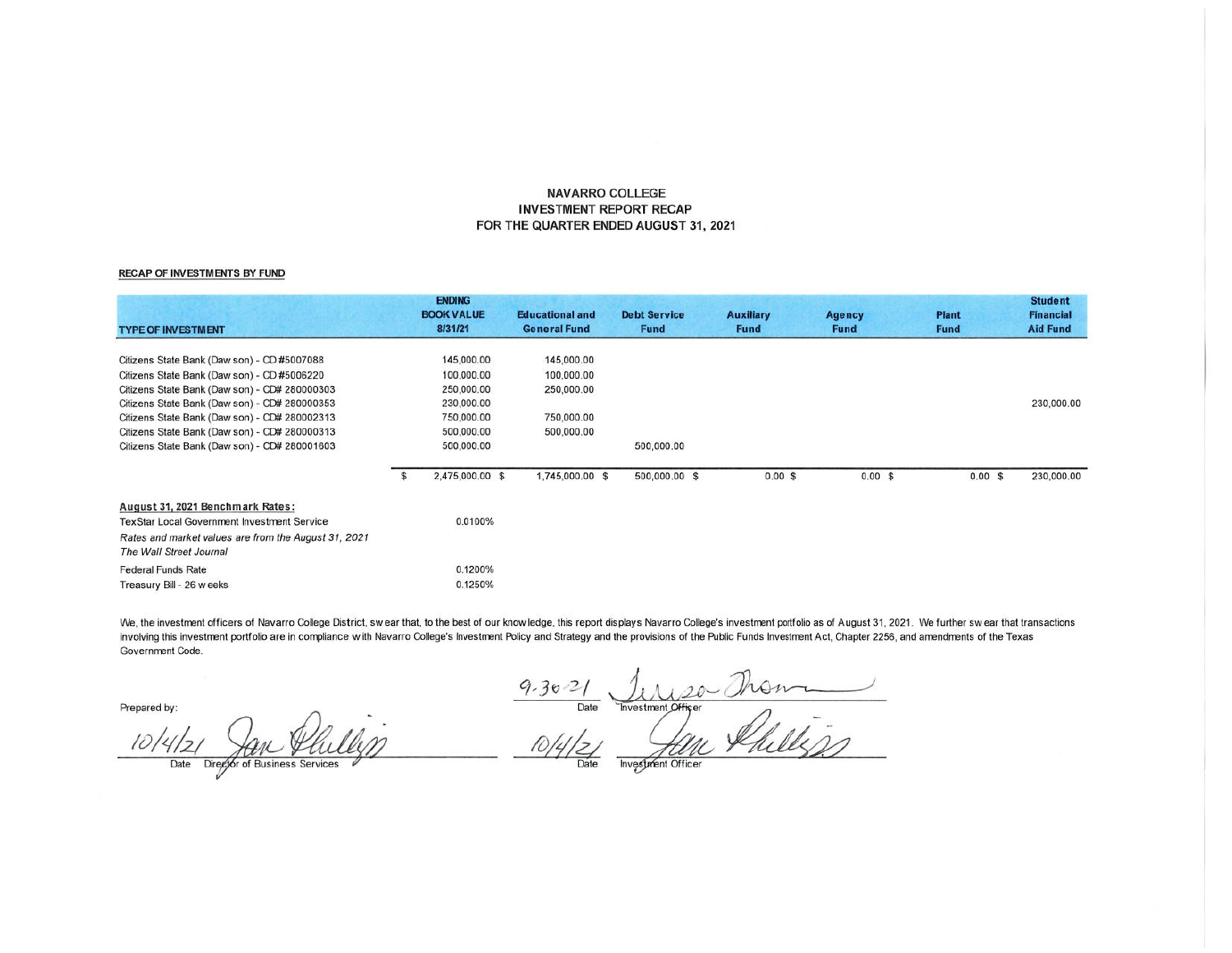## **NAVARRO COLLEGE PLEDGED COLLATERAL BY BANK TO SECURE CASH AND CERTIFICATES OF DEPOSIT FOR THE QUARTER ENDED AUGUST 31, 2021**

| <b>Entity</b>                                             | Per Bank<br>Cash            | <b>CDs</b>   | Total<br><b>Deposits</b>    | <b>FDIC</b><br><b>Insurance</b> | Pledged<br><b>Collateral</b> | Type of<br><b>Collateral</b>                            |
|-----------------------------------------------------------|-----------------------------|--------------|-----------------------------|---------------------------------|------------------------------|---------------------------------------------------------|
| <b>Prosperity Bank</b>                                    | \$ 20,658,326.83            | - \$         | 20,658,326.83<br>S          | 250,000.00<br>\$                | 25,595,892.75<br>\$.         | Mortgage backed securities and Government agency issues |
| Prosperity Bank-Waxahachie                                | 116,762.16<br>20,775,088.99 |              | 116,762.16<br>20,775,088.99 | 250,000.00                      | 25,595,892.75                | Included with Propersity Above                          |
| <b>Citizens National Bank-Waxahachie</b>                  |                             |              |                             |                                 |                              |                                                         |
| Citizens National Bank-Midlothian<br>Interbank-Midlothian | 86,587.94                   |              | 86,587.94                   | 250,000.00                      |                              |                                                         |
| Incommons Bank-Mexia                                      | 58,121.99                   |              | 58,121.99                   | 250,000.00                      |                              |                                                         |
| Citizens State Bank (Dawson)                              | $\overline{\phantom{a}}$    | 2,475,000.00 | 2,475,000.00                | 250,000.00                      | 3,295,874.00                 | Mortgage backed securities                              |
|                                                           |                             |              |                             |                                 |                              |                                                         |
| <b>TOTAL</b>                                              | \$ 20,919,798.92            | 2,475,000.00 | 23,394,798.92               | \$1,000,000.00                  | 28,891,766.75                |                                                         |